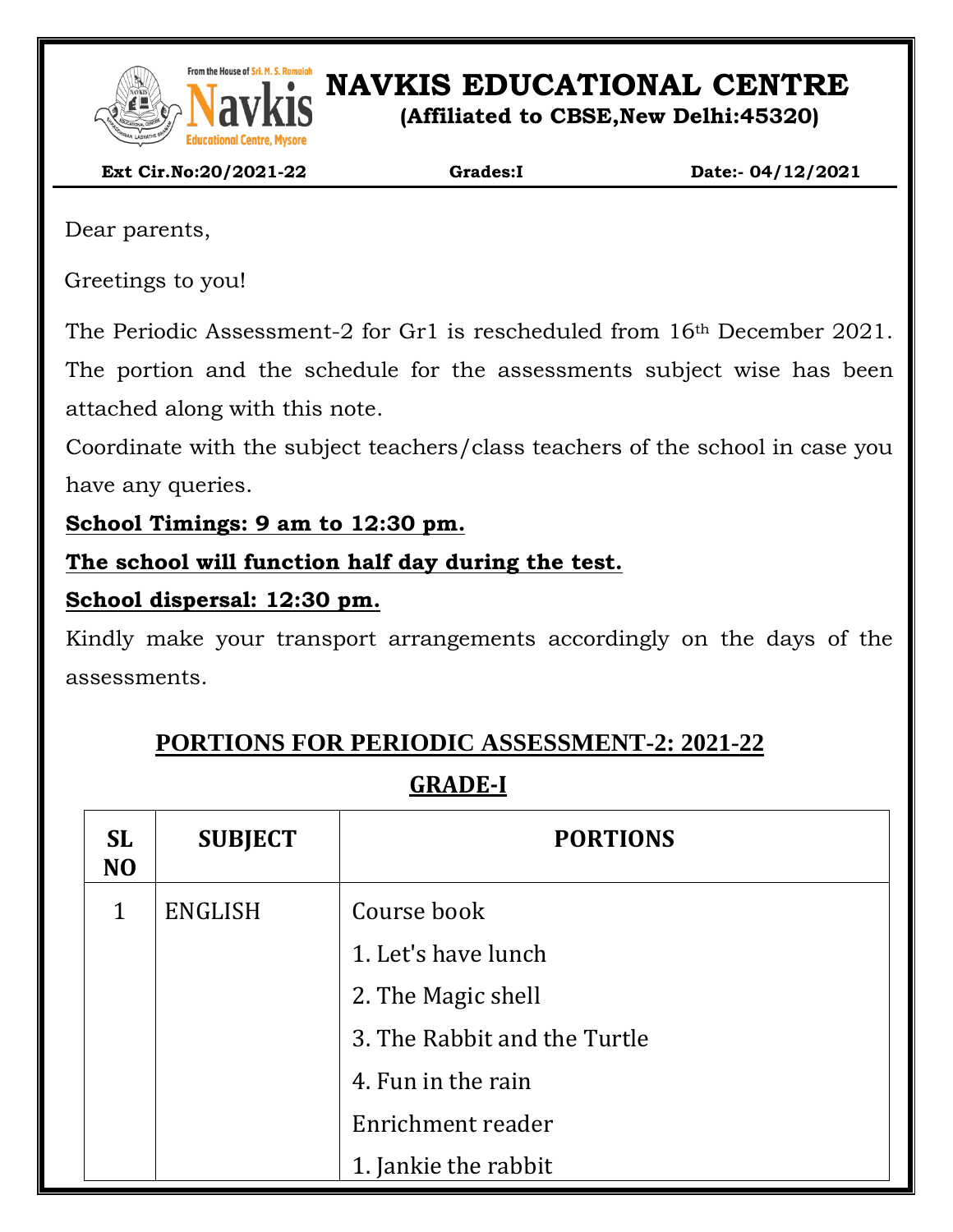|   |                                      | 2. Ding Dong            |
|---|--------------------------------------|-------------------------|
|   |                                      | Work book               |
|   |                                      | Work sheet 3,4,5 and 6  |
| 2 | <b>II LANGUAGE</b><br><b>KANNADA</b> | *ವರ್ಣಮಾಲೆ               |
|   |                                      | *ಒತಕ್ಷರ                 |
|   |                                      | *ಕಾಗುಣಿತ                |
|   |                                      | *ಉಟದ ಆಟ                 |
|   |                                      | *ಹೂದೋಟ                  |
|   |                                      | *ಶಾಲೆಗೆ ಹೋಗುವೆ          |
|   |                                      | *ಚಂದಿರನೇತಕೆ ಓಡುವನಮ್ಮ    |
| 3 | <b>III LANGUAGE</b>                  | ಓತ್ವ ನ ದೀರ್ಘ ಚಟುವಟಿಕೆ   |
|   | <b>KANNADA</b>                       | ನೋಡಿ ಕಲಿ                |
| 4 | <b>II LANGUAGE</b>                   | 1.किसके पीछे            |
|   | <b>HINDI</b>                         | 2. रेत का घर            |
|   |                                      | ३. मटर या टमाटर         |
| 5 | <b>III LANGUAGE</b>                  | 1. आ की मात्रा          |
|   | <b>HINDI</b>                         | 2. इ और ई की मात्रा     |
|   |                                      | 3. बारहखड़ी च, ट, प     |
| 6 | <b>MATHEMATICS</b>                   | 1. Subtraction up to 20 |
|   |                                      | 2. Numbers up to 100    |
|   |                                      | 3. Measurement          |
| 7 | <b>EVS</b>                           | 1.0ur School            |
|   |                                      | 2. People who help us   |
|   |                                      | 3. The world of plants  |